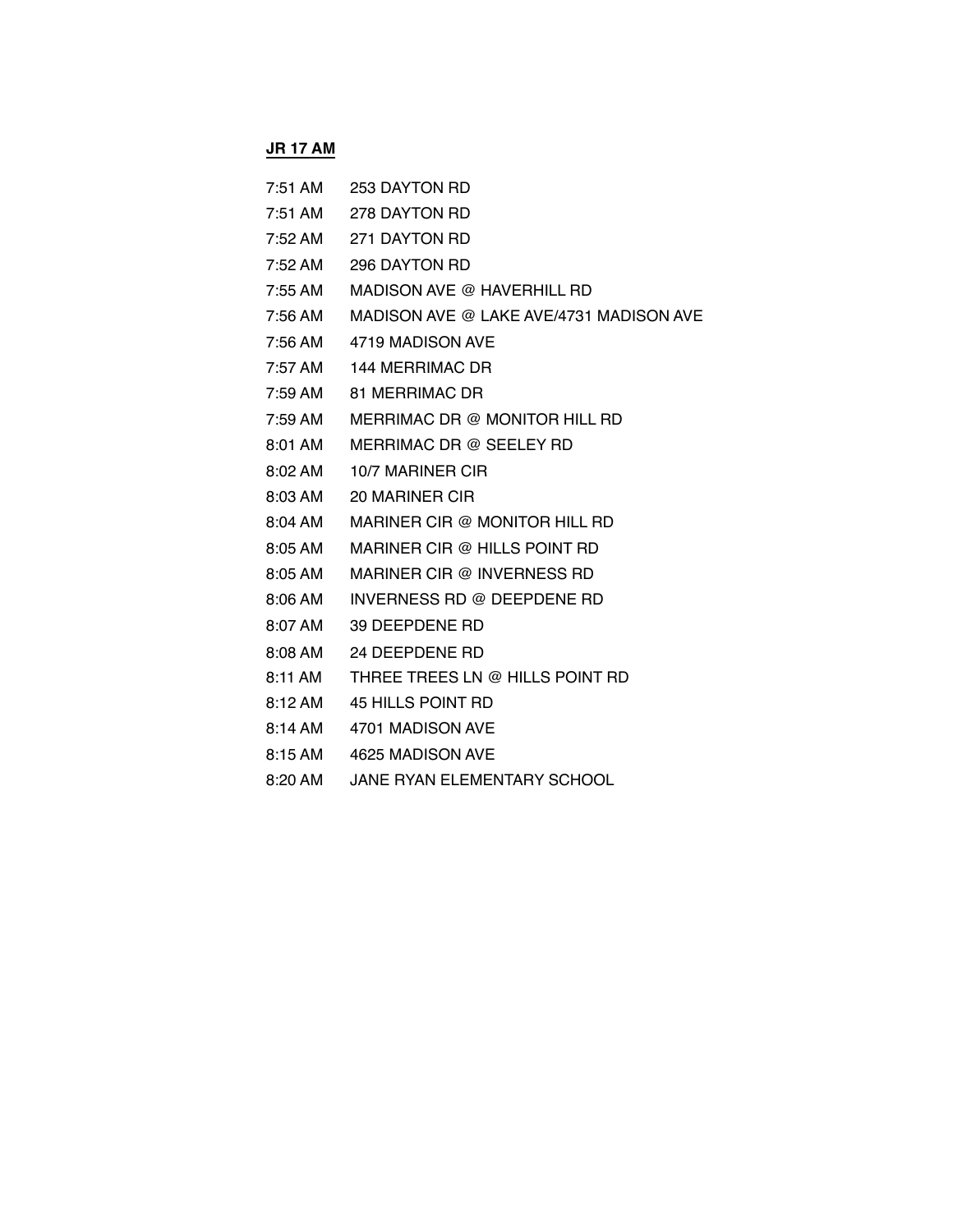### **JR 17 PM**

- 3:20 PM JANE RYAN ELEMENTARY SCHOOL
- 3:29 PM 253 DAYTON RD
- 3:29 PM 271 DAYTON RD
- 3:29 PM 278 DAYTON RD
- 3:30 PM 296 DAYTON RD
- 3:33 PM MADISON AVE @ HAVERHILL RD
- 3:34 PM MADISON AVE @ LAKE AVE/4731 MADISON AVE
- 3:34 PM 4719 MADISON AVE
- 3:35 PM 144 MERRIMAC DR
- 3:36 PM 81 MERRIMAC DR
- 3:37 PM MERRIMAC DR @ MONITOR HILL RD
- 3:39 PM MERRIMAC DR @ SEELEY RD
- 3:40 PM 10/7 MARINER CIR
- 3:41 PM 20 MARINER CIR
- 3:42 PM MARINER CIR @ MONITOR HILL RD
- 3:42 PM MARINER CIR @ HILLS POINT RD
- 3:43 PM MARINER CIR @ INVERNESS RD
- 3:44 PM INVERNESS RD @ DEEPDENE RD
- 3:45 PM 39 DEEPDENE RD
- 3:46 PM 24 DEEPDENE RD
- 3:49 PM THREE TREES LN @ HILLS POINT RD
- 3:50 PM 45 HILLS POINT RD
- 3:52 PM 4701 MADISON AVE
- 3:53 PM 4625 MADISON AVE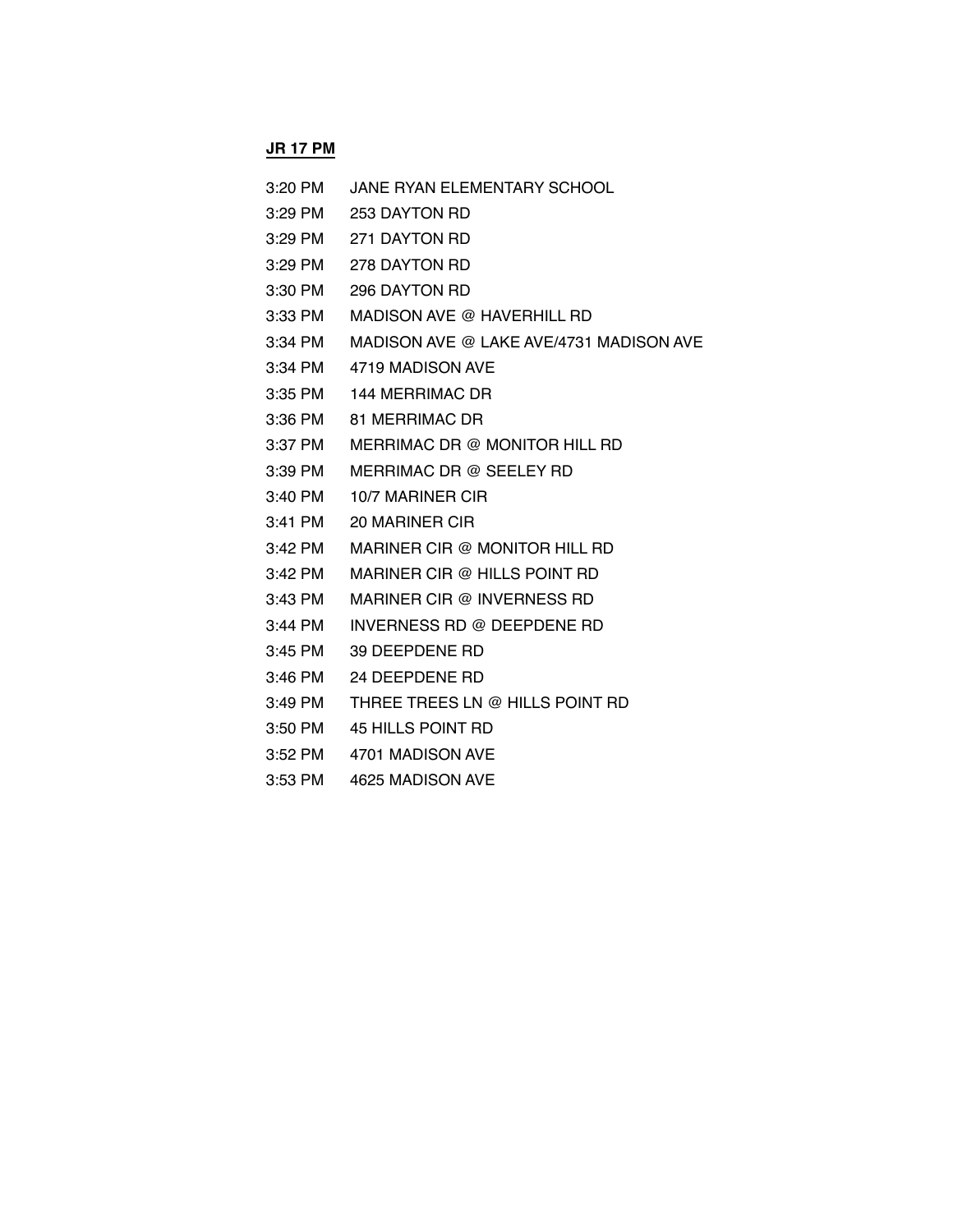#### **JR 18 AM**

| 7:49 AM           | 5683 MAIN ST                                |
|-------------------|---------------------------------------------|
| 7:49 AM           | 5625 MAIN ST/5627 MAIN ST                   |
| 7:50 AM           | MAIN ST @ PONDVIEW AVE                      |
| $7:51$ AM         | 26 PONDVIEW AVE                             |
| $7:51$ AM         | 55 PONDVIEW AVE                             |
| 7:53 AM           | FERNWOOD RD @ SPORT HILL RD/128 FERNWOOD RD |
| 7:53 AM           | SPORT HILL RD @ LORMA AVE                   |
| 7:54 AM           | LORMA AVE @ SMITH PL                        |
| $7:55 \text{ AM}$ | LORMA AVE @ RANGELY DR                      |
| 7:56 AM           | 43 RANGELY DR                               |
| 7:58 AM           | 42 SMITH PL                                 |
| 7:59 AM           | SMITH DR @ EVELYN ST                        |

- 8:00 AM 86 EVELYN ST
- 8:01 AM EVELYN ST @ FERNWOOD RD
- 8:02 AM EVELYN ST @ HARWOOD TER
- 8:03 AM 33 COTTAGE ST
- 8:04 AM COTTAGE ST @ BROOK RD
- 8:06 AM COTTAGE ST @ FERNWOOD RD
- 8:08 AM COTTAGE ST @ ROSE TER
- 8:09 AM COTTAGE ST @ WESTWOOD RD
- 8:20 AM JANE RYAN ELEMENTARY SCHOOL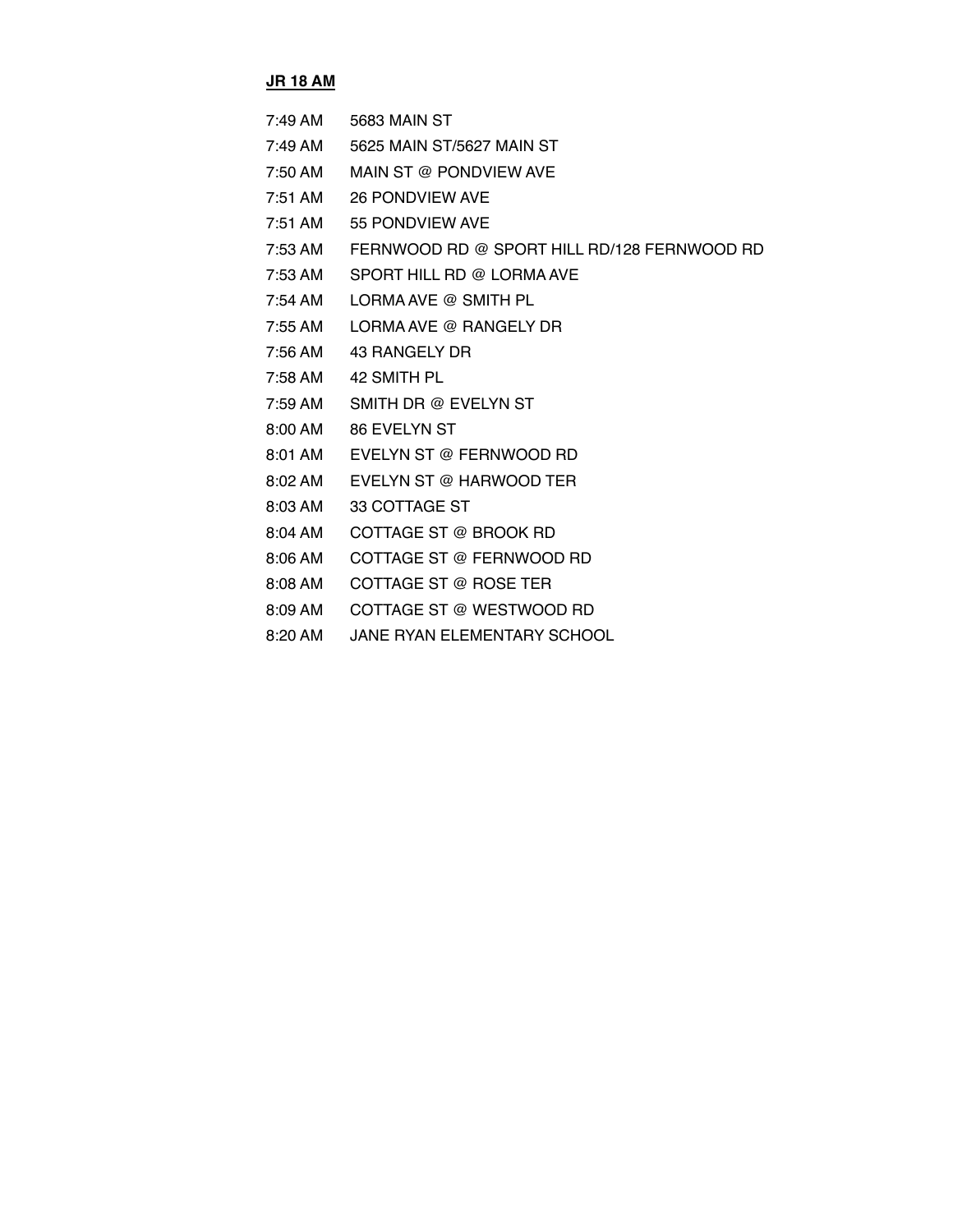#### **JR 18 PM**

- 3:20 PM JANE RYAN ELEMENTARY SCHOOL
- 3:28 PM 5683 MAIN ST
- 3:29 PM 5625 MAIN ST/5627 MAIN ST
- 3:31 PM FERNWOOD RD @ SPORT HILL RD/128 FERNWOOD RD
- 3:31 PM 55 PONDVIEW AVE
- 3:33 PM 26 PONDVIEW AVE
- 3:34 PM 33 COTTAGE ST
- 3:35 PM COTTAGE ST @ BROOK RD
- 3:37 PM COTTAGE ST @ FERNWOOD RD
- 3:39 PM COTTAGE ST @ ROSE TER
- 3:40 PM COTTAGE ST @ WESTWOOD RD
- 3:42 PM SMITH DR @ EVELYN ST
- 3:43 PM 86 EVELYN ST
- 3:44 PM EVELYN ST @ FERNWOOD RD
- 3:45 PM EVELYN ST @ HARWOOD TER
- 3:46 PM MAIN ST @ PONDVIEW AVE
- 3:48 PM SPORT HILL RD @ LORMA AVE
- 3:48 PM LORMA AVE @ SMITH PL
- 3:49 PM 42 SMITH PL
- 3:50 PM 43 RANGELY DR
- 3:52 PM RANGELY DR @ LORMA AVE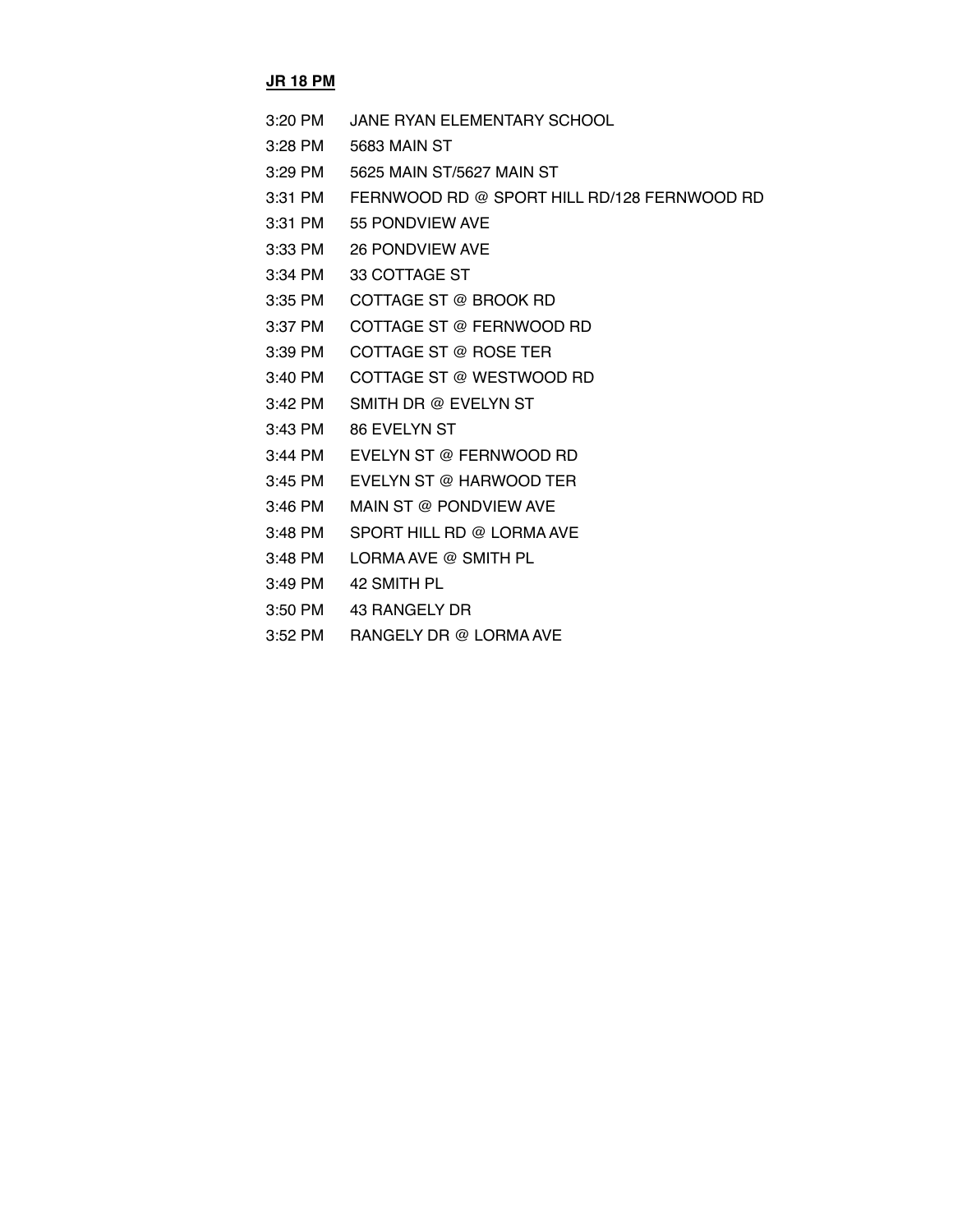# **JR 19 AM**

| 7:54 AM             | 15 GEORGE ST                       |
|---------------------|------------------------------------|
| $7:57 \, \text{AM}$ | <b>19 LAKE AVE</b>                 |
| 7:58 AM             | 58 LAKE AVE                        |
| 7:59 AM             | 63 PEMBERTON DR                    |
| 8:00 AM             | 43 MAGNOLIA RD                     |
| 8:01 AM             | MAGNOLIA RD @ CLEMENS AVE          |
| 8:02 AM             | ZEPHYR RD @ MAGNOLIA RD            |
| 8:03 AM             | 33 ZEPHYR RD                       |
| $8:04$ AM           | ZEPHYR RD @ NOKOMIS DR             |
| 8:05 AM             | LAKE AVE @ ELLIOTT RD              |
| 8:05 AM             | 87 LAKE AVE                        |
| $8:06$ AM           | 96 LAKE AVE                        |
| 8:07 AM             | 132 LAKE AVE                       |
| 8:07 AM             | LAKE AVE @ SALLYANN DR             |
| 8:09 AM             | 226 LAKE AVE                       |
| 8:10 AM             | LAKE AVE @ LAKEWOOD TER            |
| 8:10 AM             | 4764 MADISON AVE                   |
| $8:10 \text{ AM}$   | 4772 MADISON AVE                   |
| 8:11 AM             | 4780 MADISON AVE                   |
| 8:12AM              | HAVERHILL RD @ HAVERHILL PL        |
| $8:14 \text{ AM}$   | 187/188 LAKE AVE                   |
| 8:16 AM             | <b>16 SHERMAN AVE</b>              |
| 8:17 AM             | 52 SHERMAN AVE                     |
| 8:18 AM             | 88 SHERMAN AVE/82 SHERMAN AVE      |
| 8:20 AM             | <b>JANE RYAN ELEMENTARY SCHOOL</b> |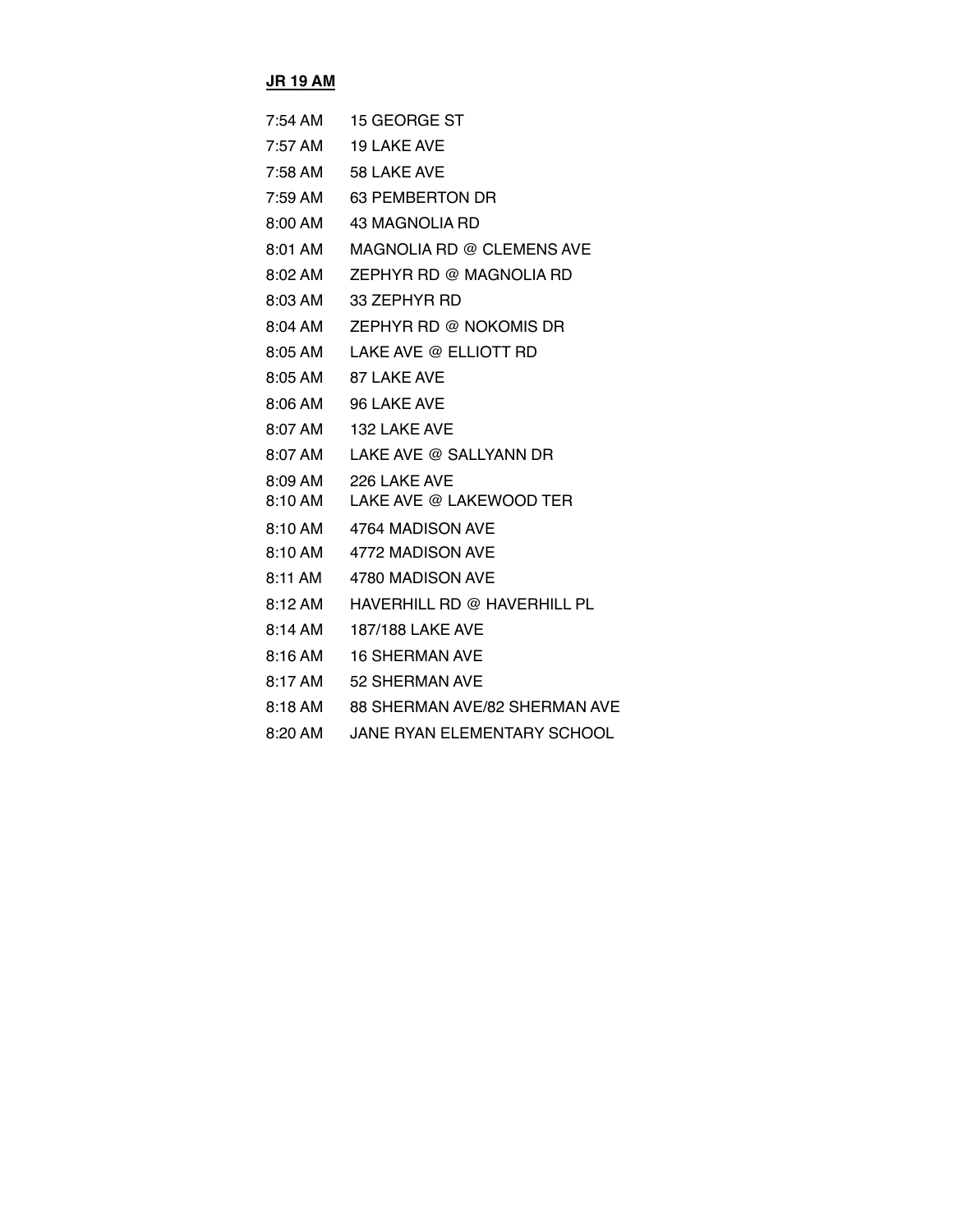#### **JR 19 PM**

| JANE RYAN ELEMENTARY SCHOOL<br>3:20 PM |
|----------------------------------------|
|----------------------------------------|

- 3:28 PM 88 SHERMAN AVE/82 SHERMAN AVE
- 3:28 PM 52 SHERMAN AVE
- 3:29 PM 16 SHERMAN AVE
- 3:30 PM 58 LAKE AVE
- 3:31 PM 19 LAKE AVE
- 3:31 PM 15 GEORGE ST
- 3:35 PM NOKOMIS DR @ ZEPHYR RD
- 3:36 PM 33 ZEPHYR RD
- 3:37 PM ZEPHYR RD @ MAGNOLIA RD
- 3:38 PM MAGNOLIA RD @ CLEMENS AVE
- 3:39 PM 43 MAGNOLIA RD
- 3:40 PM 63 PEMBERTON DR
- 3:41 PM 96 LAKE AVE
- 3:42 PM 132 LAKE AVE
- 3:42 PM LAKE AVE @ SALLYANN DR
- 3:44 PM 226 LAKE AVE
- 3:44 PM LAKE AVE @ LAKEWOOD TER
- 3:45 PM 4764 MADISON AVE
- 3:45 PM 4772 MADISON AVE
- 3:46 PM 4780 MADISON AVE
- 3:47 PM HAVERHILL RD @ HAVERHILL PL
- 3:49 PM 187/188 LAKE AVE
- 3:50 PM 87 LAKE AVE
- 3:51 PM LAKE AVE @ ELLIOTT RD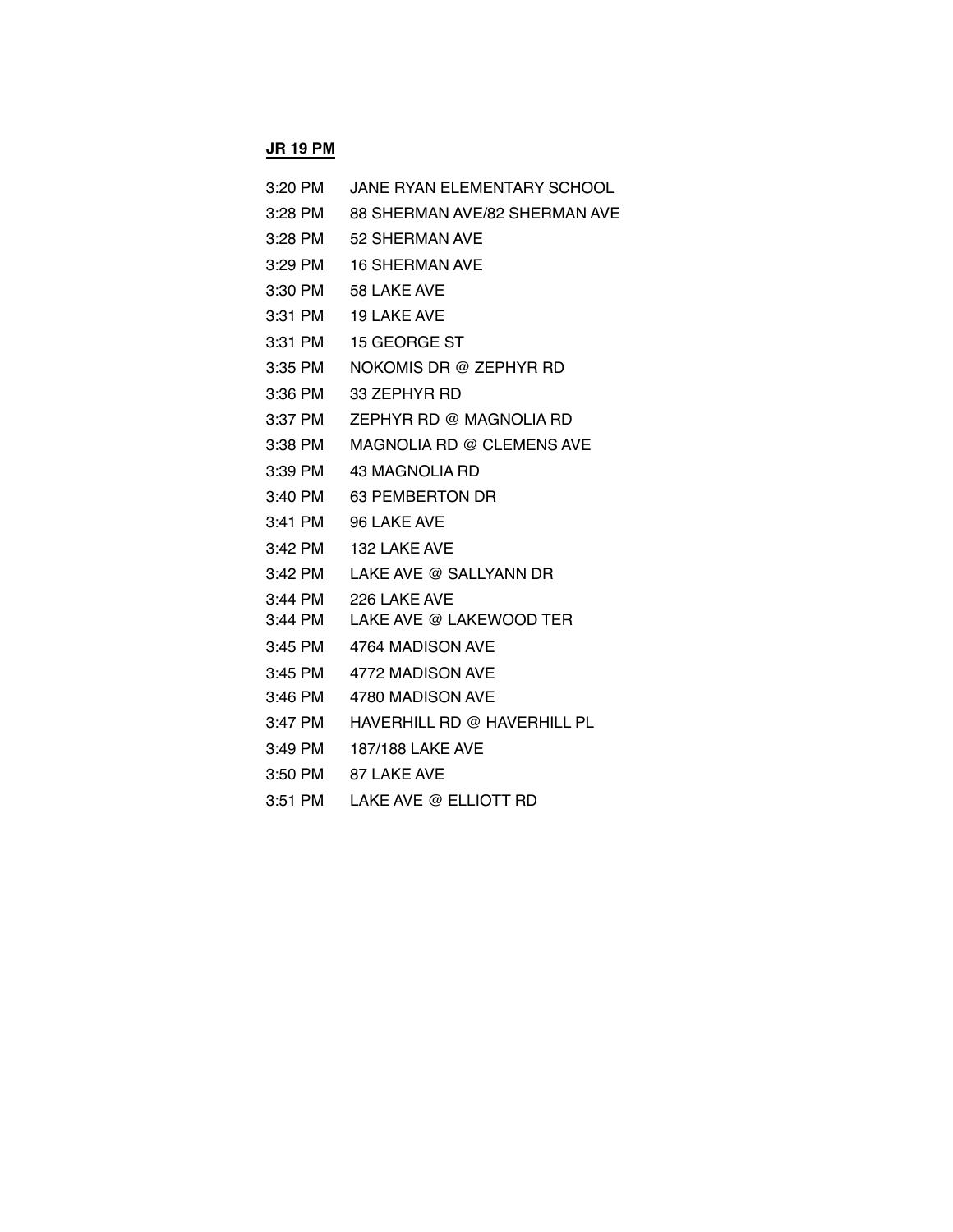# **JR 20 AM**

| $7:45$ AM           | OAKVIEW DR @ LINDEMAN DR      |
|---------------------|-------------------------------|
| 7:48 AM             | RESERVOIR AVE @ WOODSIDE AVE  |
| 7:58 AM             | CANOE BROOK RD @ YORKTOWN CIR |
| $7:59$ AM           | YORKTOWN CIR @ CORNWALL LN    |
| $8:01$ AM           | CORNWALL LN @ PARK LN         |
| $8:02$ AM           | GARWOOD RD @ HISTON RD        |
| 8:04 AM             | ELMSTED RD @ JOHNSON ST       |
| 8:05 AM             | ELLIOTT RD @ KINGSTON RD      |
| $8:06$ AM           | JOHNSON ST @ KINGSTON RD      |
| 8:07 AM             | JOHNSON ST @ HISTON RD        |
| $8:09 \, \text{AM}$ | ELLIOTT RD @ MITCHELL RD      |
| 8:10 AM             | ELLIOTT RD @ HISTON RD        |
| 8:10AM              | MULBERRY ST @ HAMPTON RD      |
| 8:12AM              | CHANNING RD @ IRVING RD       |
| 8:14 AM             | 172 CANOE BROOK RD            |
| 8:14 AM             | 198 CANOE BROOK RD            |
| $8:16$ AM           | WILDWOOD DR @ TWISTED OAK CIR |
| $8:20$ AM           | JANE RYAN ELEMENTARY SCHOOL   |

# **JR 20 PM**

| $3:20$ PM | JANE RYAN ELEMENTARY SCHOOL   |
|-----------|-------------------------------|
| $3:27$ PM | HAMPTON RD @ MULBERRY ST      |
| 3:28 PM   | FLLIOTT RD @ HISTON RD        |
| $3:29$ PM | FLLIOTT RD @ MITCHELL RD      |
| 3:30 PM   | CHANNING RD @ IRVING RD       |
| 3:32 PM   | JOHNSON ST @ HISTON RD        |
| 3:33 PM   | GARWOOD RD @ HISTON RD        |
| 3:35 PM   | PARK LN @ CORNWALL LN         |
| 3:36 PM   | CORNWALL LN @ YORKTOWN CIR    |
| $3:38$ PM | YORKTOWN CIR @ CANOE BROOK RD |
| 3:39 PM   | 172 CANOE BROOK RD            |
| 3:39 PM   | 198 CANOE BROOK RD            |
| $3:41$ PM | WILDWOOD DR @ TWISTED OAK CIR |
| $3:43$ PM | ELMSTED RD @ JOHNSON ST       |
| $3:44$ PM | JOHNSON ST @ KINGSTON RD.     |
| $3:45$ PM | FLLIOTT RD @ KINGSTON RD      |
| 3:55 PM   | OAKVIEW DR @ LINDEMAN DR      |
| $3:58$ PM | RESERVOIR AVE @ WOODSIDE AVE  |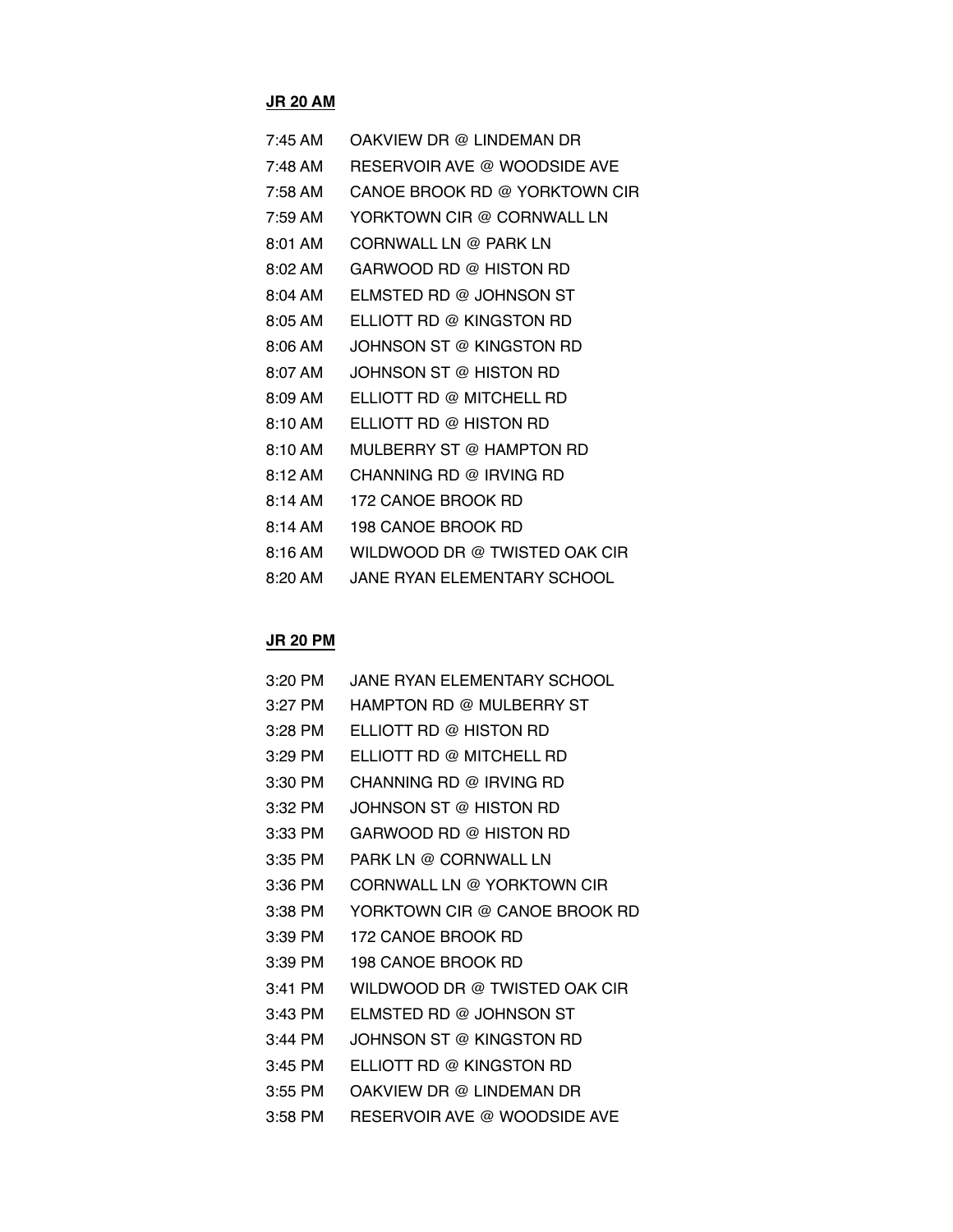## **JR 21 AM**

| 7:57 AM | 197 STERLING RD           |
|---------|---------------------------|
| 7:59 AM | 236 STERLING RD           |
| 8:00 AM | 32 ASCOLESE RD            |
| 8:01 AM | 77 ASCOLESE RD            |
| 8:02 AM | ASCOLESE RD @ MULBERRY ST |
| 8:04 AM | WALKER RD @ STERLING RD   |
| 8:04 AM | WALKER RD @ CATHERINE ST  |
| 8:06 AM | CLARK RD @ CATHERINE ST   |
| 8:08 AM | MAIN ST @ MAYFIELD DR     |
| 8:10 AM | PARK LN @ DEVELLIS DR     |
| 8:10 AM | 52 PARK LN                |
| 8:11 AM | 36 DELL CIR               |
| 8:11 AM | 3 DELL CIR                |
| 8:12 AM | PARK LN @ FERNWOOD RD     |
| 8:12 AM | 120 PARK LN               |
| 8:13 AM | WOOD AVE @ SHADY LN       |
| 8:14 AM | 43 WOOD AVE               |
| 8:14 AM | WOOD AVE @ EDMOND ST      |
| 8:17 AM | EDMOND ST @ LULLWATER RD  |
| 8:18 AM | 47 ROSE TER               |

8:20 AM JANE RYAN ELEMENTARY SCHOOL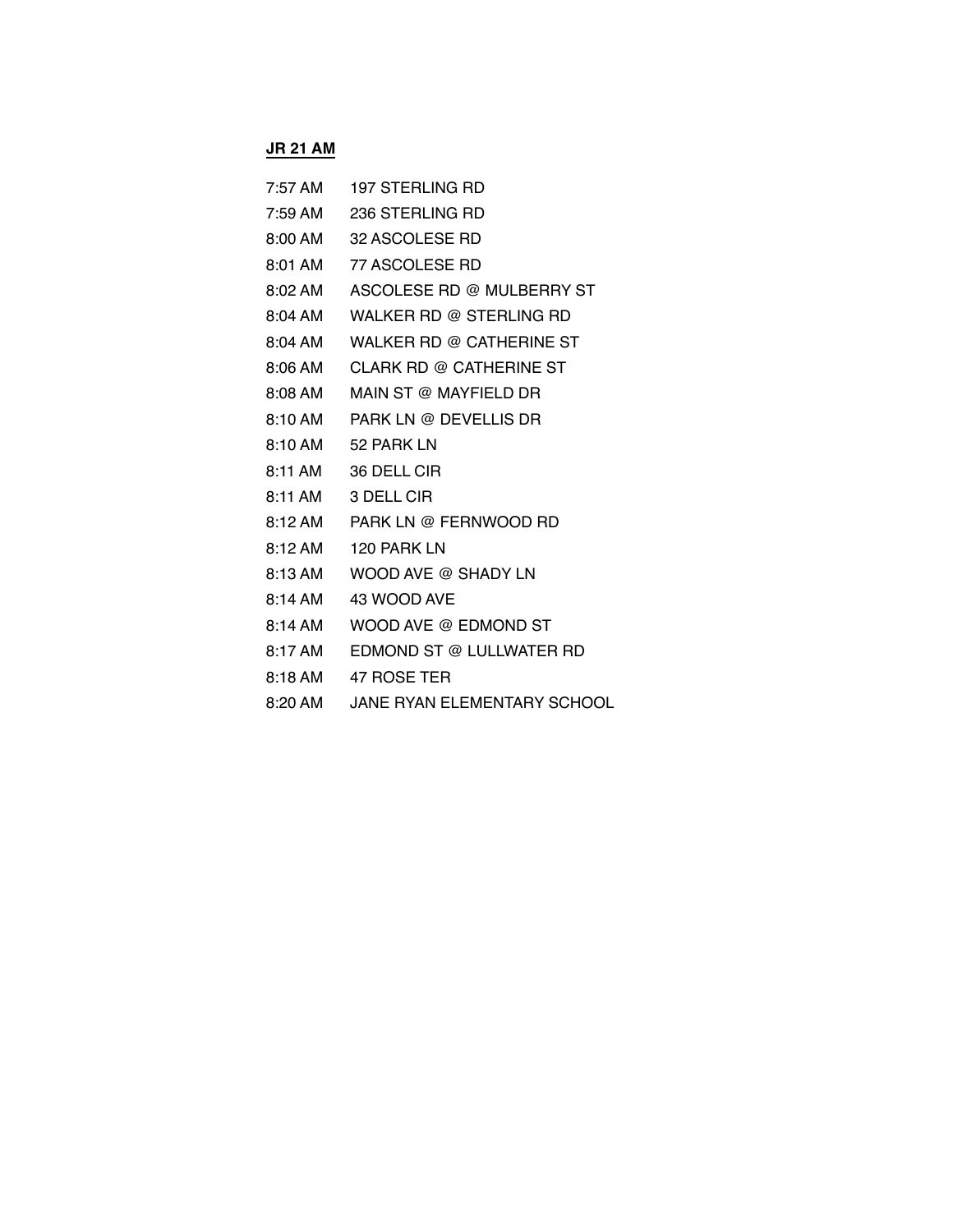## **JR 21 PM**

| 3:20 PM   | JANE RYAN ELEMENTARY SCHOOL |
|-----------|-----------------------------|
| 3:29 PM   | 32 ASCOLESE RD              |
|           | 3:30 PM 77 ASCOLESE RD      |
| 3:31 PM   | ASCOLESE RD @ MULBERRY ST   |
| 3:33 PM   | WALKER RD @ STERLING RD     |
| 3:33 PM   | 197 STERLING RD             |
| $3:35$ PM | 236 STERLING RD             |
| 3:37 PM   | WALKER RD @ CATHERINE ST    |
| 3:38 PM   | CATHERINE ST @ CLARK RD     |
| 3:40 PM   | MAIN ST @ MAYFIELD DR       |
| $3:41$ PM | PARK LN @ DEVELLIS DR       |
| 3:41 PM   | 52 PARK LN                  |
| $3:42$ PM | 36 DELL CIR                 |
| $3:43$ PM | 3 DELL CIR                  |
| 3:43 PM   | PARK LN @ FERNWOOD RD       |
| $3:45$ PM | 47 ROSE TER                 |
| 3:46 PM   | 120 PARK LN                 |
| $3:46$ PM | WOOD AVE @ SHADY LN         |
| $3:47$ PM | 43 WOOD AVE                 |
| $3:47$ PM | WOOD AVE @ EDMOND ST        |

3:50 PM EDMOND ST @ LULLWATER RD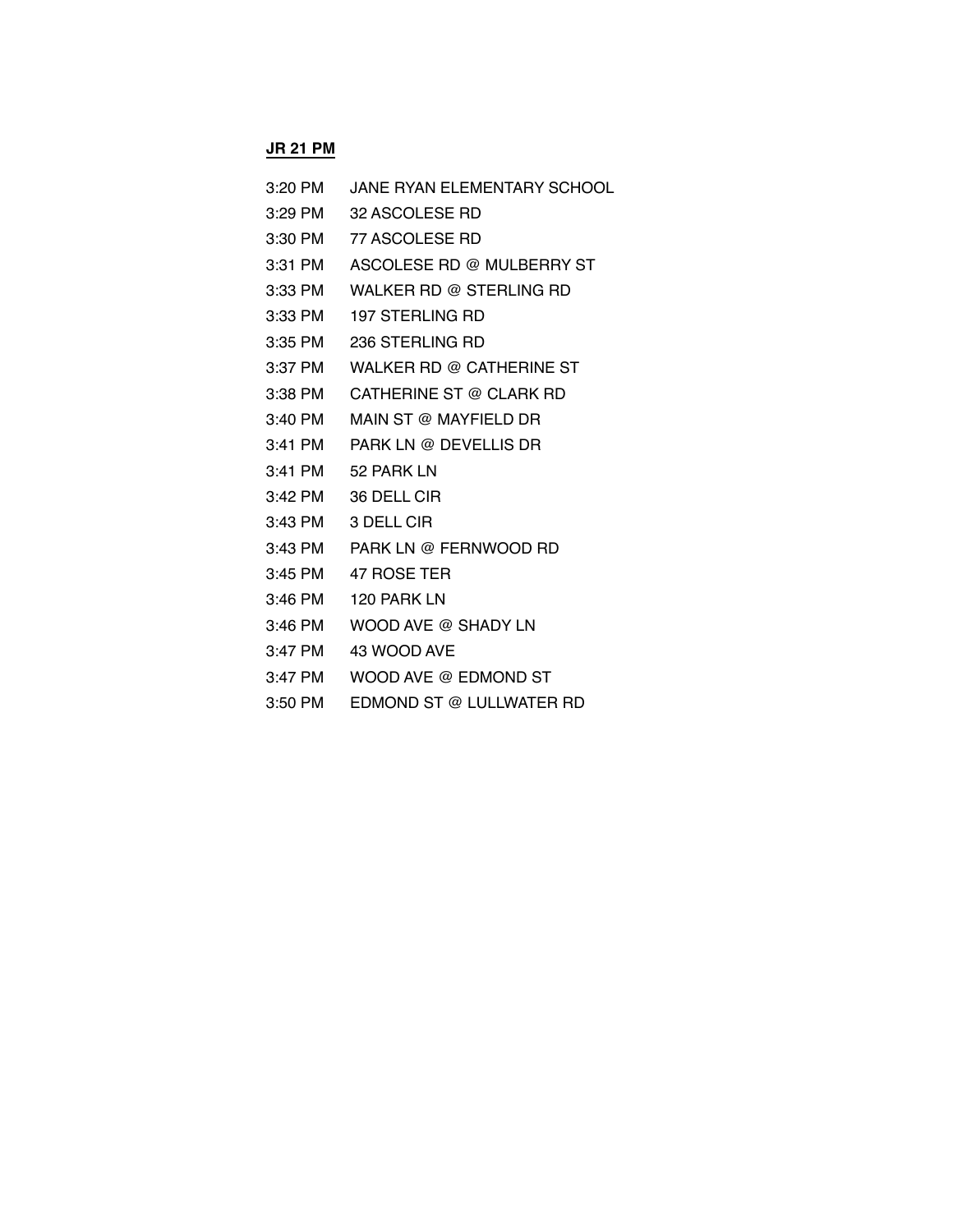# **JR 22 AM**

| 7:48 AM            | MADISON AVE @ SCATTERGOOD CIR                        |
|--------------------|------------------------------------------------------|
| $7:49$ AM          | 4477/4482 MADISON AVE                                |
| 7:49 AM            | 4490 MADISON AVE                                     |
| 7:50 AM            | 4524 MADISON AVE                                     |
| 7:50 AM            | 4555 MADISON AVE/4558 MADISON AVE                    |
| 7:52 AM            | DRIFTWOOD LN @ ALPINE RD                             |
| $7:53$ AM          | 5 REDCOAT LN                                         |
| 7:55 AM            | 67 DRIFTWOOD LN                                      |
| $7:56$ AM          | 93 DRIFTWOOD LN                                      |
| 7:57 AM            | DRIFTWOOD LN @ HIGHFIELD DR                          |
| 7:59 AM            | LAKE AVE @ LAKEVIEW TER                              |
| 8:01 AM            | ANITA AVE @ ROSELLEN DR                              |
| 8:02 AM<br>8:03 AM | ROSELLEN DR @ CLAIRE PL<br>MADISON AVE @ TUCKAHOE RD |
| $8:06$ AM          | CANOE BROOK RD @ DALE RD                             |
| 8:07 AM            | LANTERN HILL RD @ GLEN SPRING DR                     |
| 8:08 AM            | LANTERN HILL RD @ YORKTOWN CIR                       |
| 8:09 AM            | PARK LN @ ELLIOTT RD                                 |
| 8:11 AM            | COTTAGE ST @ FRELMA DR                               |
| 8:12AM             | 5 WESTBROOK RD                                       |
| $8:14$ AM          | GLENBROOK RD @ RANGELY DR (SOUTH)                    |
| 8:15AM             | GLENBROOK RD @ ARAGON DR                             |
| 8:16 AM            | ARAGON DR @ COTTAGE ST                               |
| 8:18 AM            | <b>15 DALECOT DR</b>                                 |
| 8:19 AM            | PARK LN @ FRELMA DR                                  |
|                    |                                                      |

8:20 AM JANE RYAN ELEMENTARY SCHOOL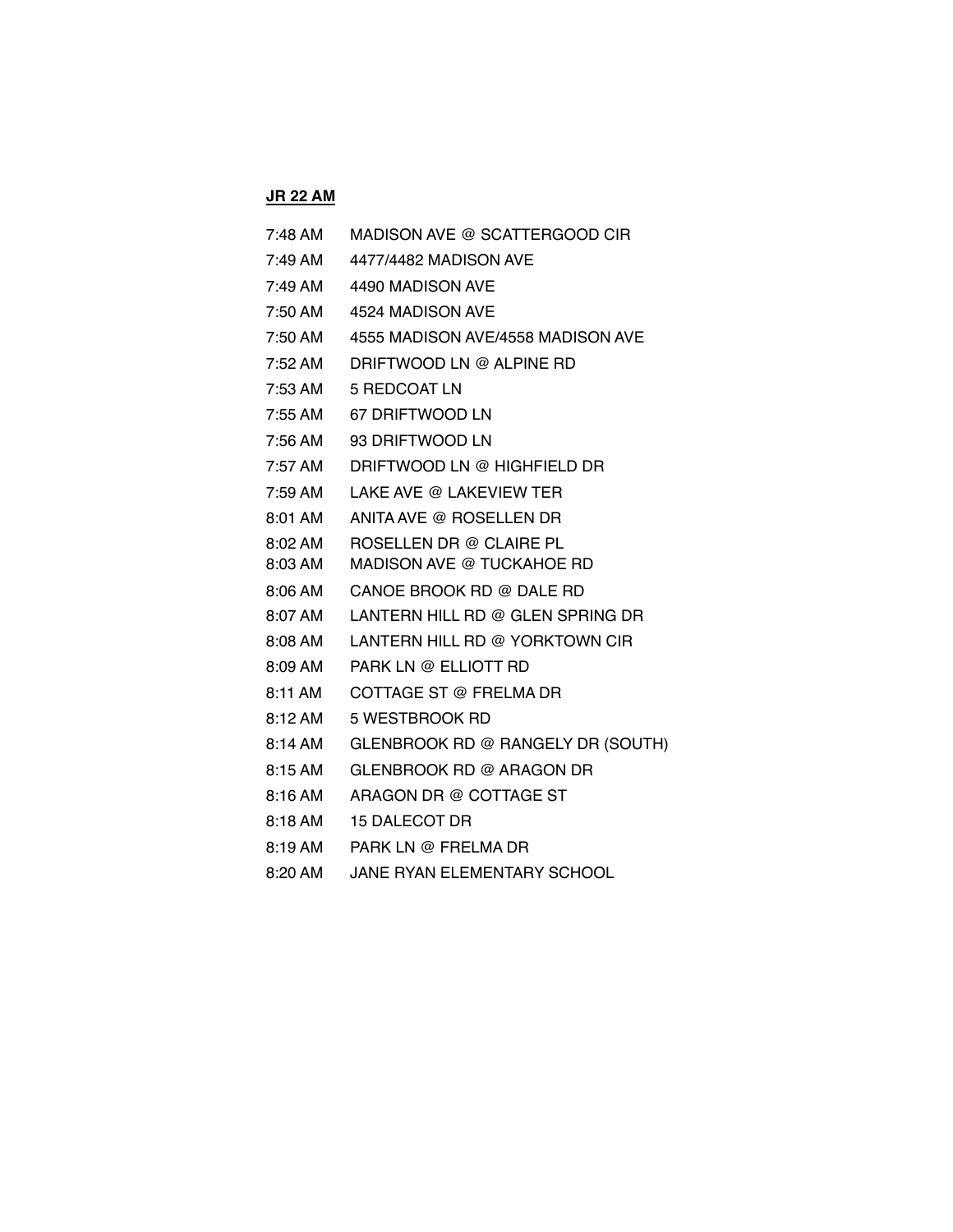### **JR 22 PM**

| 3:20 PM | JANE RYAN ELEMENTARY SCHOOL       |
|---------|-----------------------------------|
| 3:27 PM | PARK LN @ FRELMA DR               |
| 3:39 PM | PARK LN @ ELLIOTT RD              |
| 3:41 PM | YORKTOWN CIR @ LANTERN HILL RD    |
| 3:42 PM | LANTERN HILL RD @ GLEN SPRING DR  |
| 3:44 PM | <b>15 DALECOT DR</b>              |
| 3:47 PM | COTTAGE ST @ FRELMA DR            |
| 3:48 PM | 5 WESTBROOK RD                    |
| 3:49 PM | GLENBROOK RD @ ARAGON DR          |
| 3:50 PM | ARAGON DR @ COTTAGE ST            |
| 3:52 PM | GLENBROOK RD @ RANGELY DR (SOUTH) |
| 3:54 PM | CANOE BROOK RD @ DALE RD          |
| 3:55 PM | MADISON AVE @ SCATTERGOOD CIR     |
| 3:56 PM | 4490 MADISON AVE                  |
| 3:57 PM | 4524 MADISON AVE                  |
| 3:57 PM | 4555 MADISON AVE/4558 MADISON AVE |
| 3:59 PM | <b>CLAIRE PL @ ROSELLEN DR</b>    |
| 4:00 PM | ROSELLEN DR @ ANITA AVE           |
| 4:01 PM | LAKE AVE @ LAKEVIEW TER           |
| 4:03 PM | DRIFTWOOD LN @ HIGHFIELD DR       |
| 4:05 PM | 93 DRIFTWOOD LN                   |
| 4:06 PM | 67 DRIFTWOOD LN                   |
| 4:07 PM | DRIFTWOOD LN @ ALPINE RD          |
| 4:08 PM | 5 REDCOAT LN                      |
| 4:09 PM | <b>MADISON AVE @ TUCKAHOE RD</b>  |

4:09 PM 4477/4482 MADISON AVE